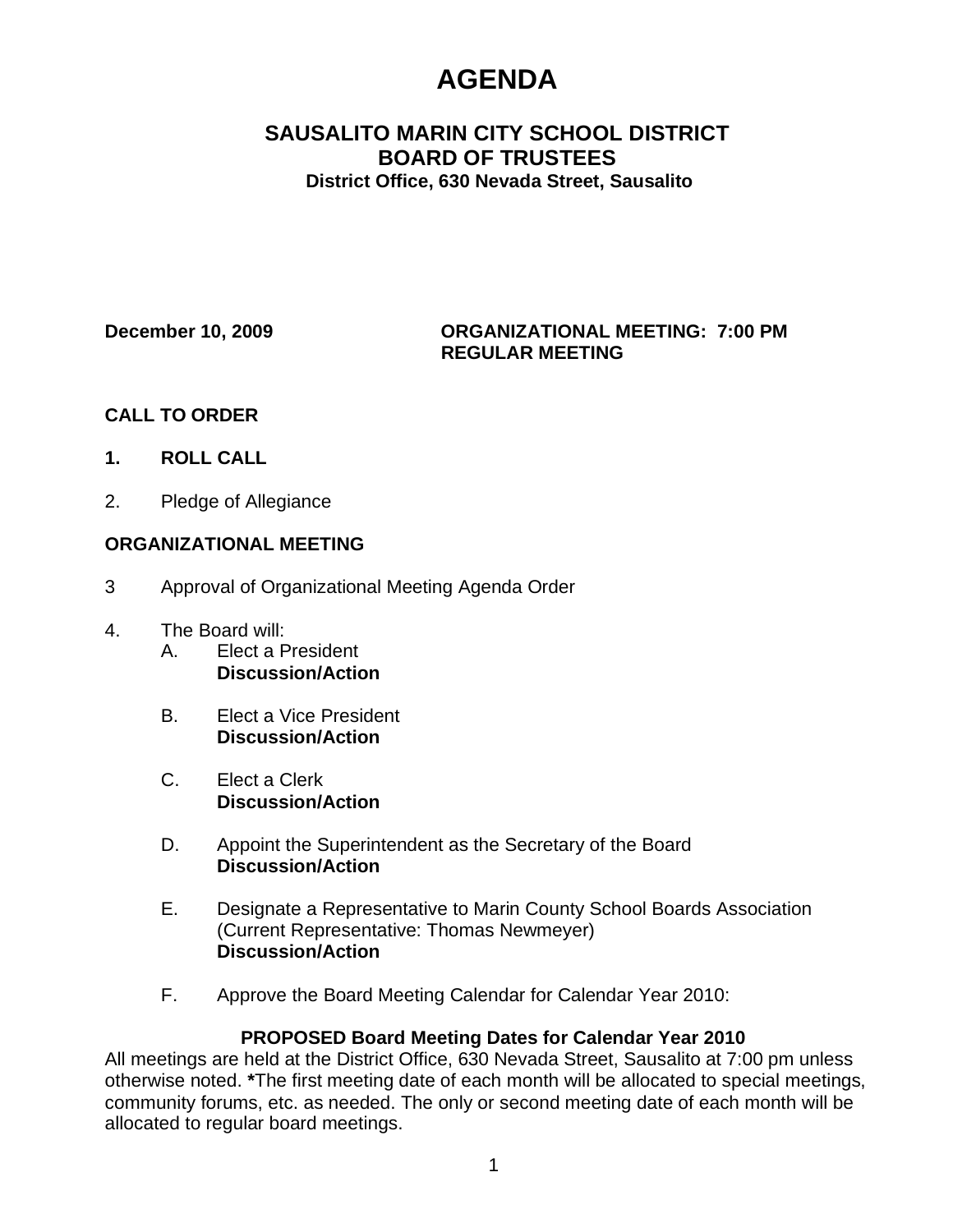| January 14*<br>January 21 |                                                                                    |
|---------------------------|------------------------------------------------------------------------------------|
| February 25<br>March 11*  | One meeting in February due to mid-winter recess                                   |
| March 25                  |                                                                                    |
| April 22<br>May $13^*$    | One meeting in April due to spring recess                                          |
| May 20<br>June 10         | Two meetings in June                                                               |
| June 24                   |                                                                                    |
| July 22                   | One meeting due to summer break                                                    |
| August 12*<br>August 26   |                                                                                    |
| September 9*              |                                                                                    |
| September 23              |                                                                                    |
| October 14*<br>October 28 |                                                                                    |
| November 18<br>December 9 | One meeting in November due to holidays<br>One meeting in December due to holidays |
|                           |                                                                                    |

## 5. **Adjourn Organizational Meeting**

## **REGULAR MEETING**

1. Approval of the Agenda Order

**Persons wishing to address the Board on items on the agenda or items not on the agenda may do so at this time.** (Turn in completed card; 3-minute time limit for presentation. Regarding comments on items that are not on the agenda, Board members may listen to your presentation but are prohibited by the Brown Act from making a response.)

# **EDUCATION**

- 2. **Principal's Report Martin Luther King, Jr. Academy Discussion/Action**
- 3. **Willow Creek Academy's Report Discussion/Action**
- 4. **Principal's Report Bayside Elementary Discussion/Action**
- 5. **Marin Community Foundation Arts Education Demonstration Project**: Arts Coordinator Anna Pilloton and Art Specialist Brooke Toczylowski will provide a status report of the project including framework, student work and the community Art Walk **Discussion/Action**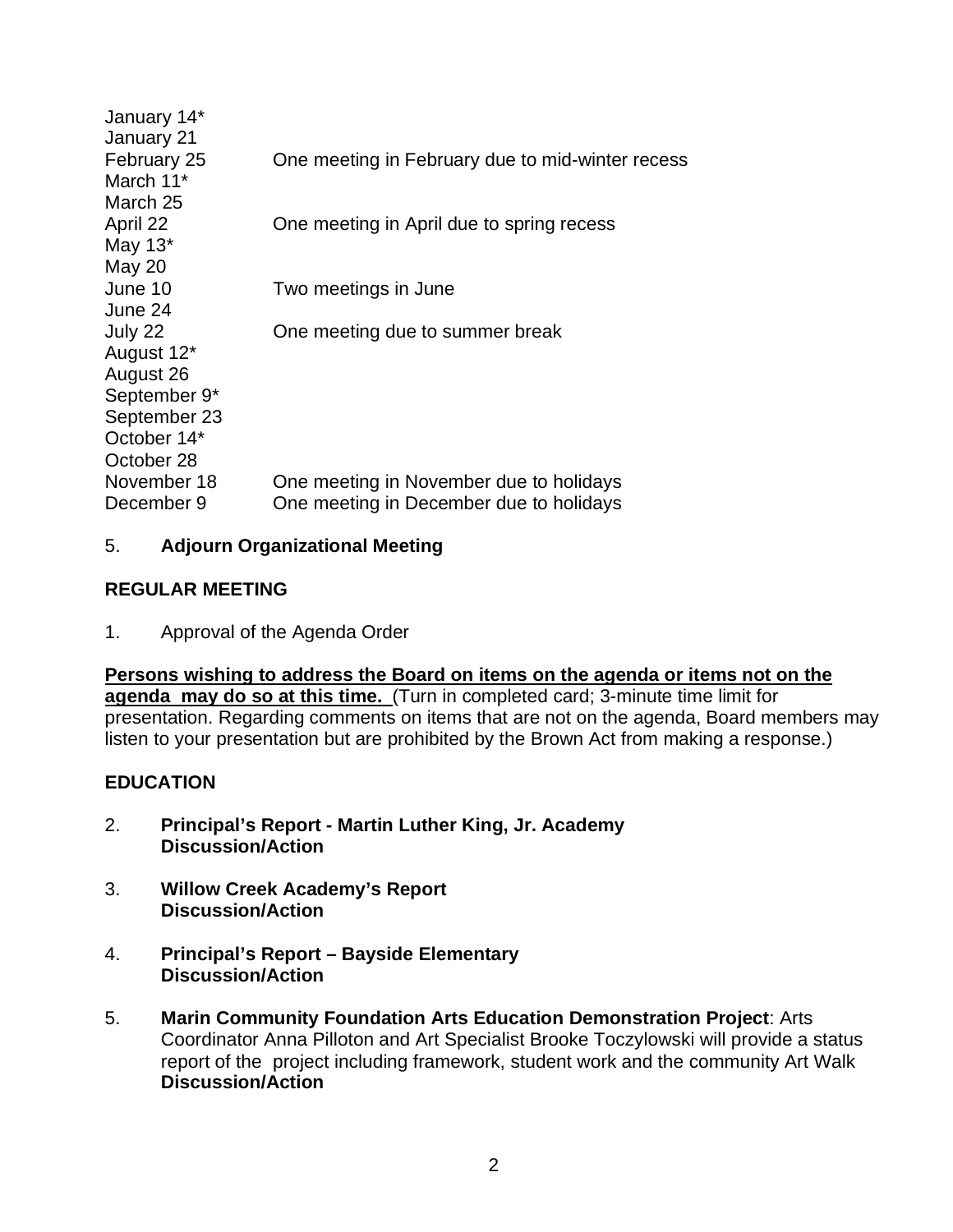- 6. **Race To The Top**: The Board will consider a Resolution to participate in Race To The Top, a Federal program. **Discussion/Action – Roll Call**
- 7. **Martin Luther King, Jr. Academy**: Presentation by Dr. Stephen Strachan, Principal, regarding the status of transformational efforts at Martin Luther King, Jr. Academy in conjunction with Marin Community Foundation **Discussion/Action**
- 8. **District Enrollment Forecast 20010/2011 2011/2012 Discussion/Action**
- 9. **Enrollment Report Discussion/Action**

# **BUDGET**

- 10. **District 2009/2010 First Interim Report**: The Board will consider approval of the First Interim Report for the District in order to comply with State regulations.
	- **Bond Expenditures**: 2009/2010 expenditures through October 31, 2009

## **Discussion/Action**

- 11. **WCA 2009/2010 First Interim Report**: The Board will consider acceptance of the First Interim Report for the District in order to comply with State regulations. **Discussion/Action**
- 12. **Willow Creek Academy Financial Report Discussion/Action**

## **BOND**

# **Martin Luther King, Jr. Academy**

- 13. **Notice of Completion Discussion/Action**
- 14. **JVL Designs, Inc. Landscape Proposal Discussion/Action**
- 15. **MLK Recreation and Other Facilities Discussion/Action**
- 16. **Concord Iron**: Estimate for Corrective Work for Safety Matters **Discussion/Action**
- 17. **Change Order #20 Discussion/Action**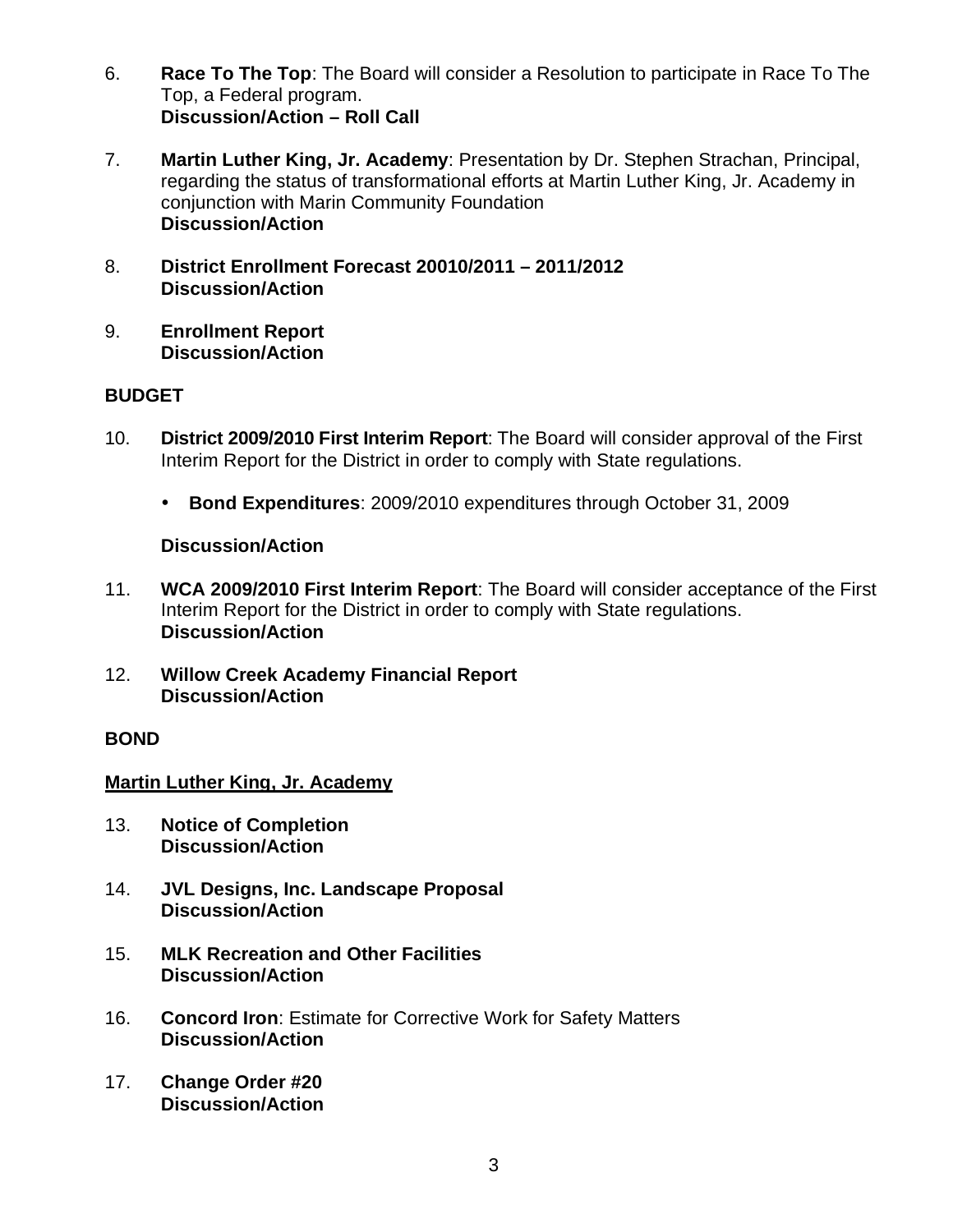- 18. **Status of Change Orders #18, #19 and #20 Discussion/Action**
- 19. **Pull Stations/Emergency Coverings Discussion/Action**

#### **Bayside Elementary School Multi Purpose Room**

- 20. **Electrical Issues Discussion/Action**
- 21. **Power to Ovens**: New Ovens Not Operational **Discussion/Action**
- 22. **Upper Lot Wiring Discussion/Action**
- 23. **Siding Discussion/Action**
- 24. **Multipurpose Room Clock Discussion/Action**
- 25. **Outstanding Plumbing Required in Treehouse Discussion/Action**
- 26. **DSA Certification Discussion/Action**
- 27. **DSA Letter to Superintendent Regarding Close Out Documents and Request for Reexamination From AXIS Architecture Discussion/Action**
- 28. **Table Locks Discussion/Action**
- 29. **Covers for Pull Stations Discussion/Action**

#### **Bayside Elementary School KPod**

- 30. **Tackable Surfaces/Trim Painting Estimate Discussion/Action**
- 31. **Exterior Metal Trim Estimate Discussion/Action**
- 32. **Covers for Pull Stations Discussion/Action**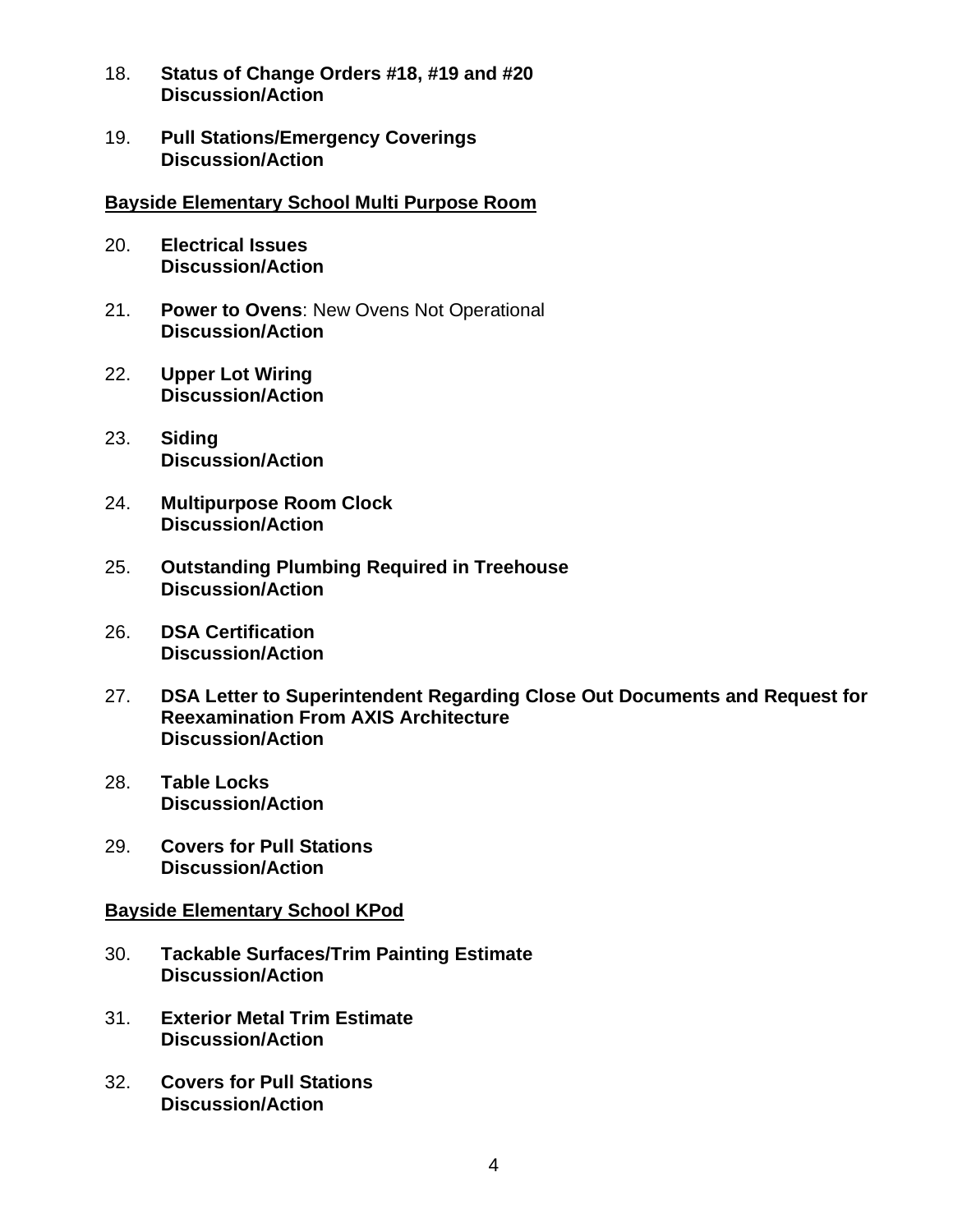## 33. **Schedule Work Discussion/Action**

34. **School Move In/Move Out Discussion/Action** 

# **CONSENT AGENDA**

- 35. Approval of the minutes of the special meeting of November 19, 2009
- 36. Payment of warrants under: Batch 26 Fund 01 in the amount of \$22463.81 Batch 26 Fund 13 in the amount of \$8,116.95 Batch 26 Fund 21 BOND in the amount of \$11,584.48 Batch 26 Fund 40 in the amount of \$6,644.12 Batch 27 Fund 01 in the amount of \$16,275.89 Batch 27 Fund 21 BOND in the amount of \$17,079.02 Batch 26 Fund 01 in the amount of \$293,930.38 Batch 26 Fund 13 in the amount of \$2,254.54 Batch 26 Fund 21 BOND in the amount of \$377.30 Batch 26 Fund 40 in the amount of \$55,766.46
- 37. Director of Facilities and Operations' Report

# **ADMINISTRATIVE AND EXTERNAL**

- 38. **Board Appointments:** 
	- A. Consider Board Appointment(s) to the Marin County Golden Bell Committee (Current Liaison: Karen Benjamin) **Discussion/Action**
	- B. Consider Board Appointment(s) to the Marin Teaching Network Current Liaison: Dr. Shirley Thornton)  **Discussion/Action**
	- C. Consider Board Appointment(s) to the Joint Legislative Action Committee (Current Liaisons: Mark Trotter, William Ziegler as Alternate)  **Discussion/Action**
	- D. Consider Appointment(s) of Board Liaison(s) to Facilities (Current Liaisons: Mark Trotter and William Ziegler) **Discussion/Action**
	- E. Consider Appointment(s) of Board Liaison(s) to Budget (Current Liaison: William Ziegler) **Discussion/Action**
	- F. Consider Appointment(s) of Board Liaison(s) to Administration (Current Liaison: Mark Trotter)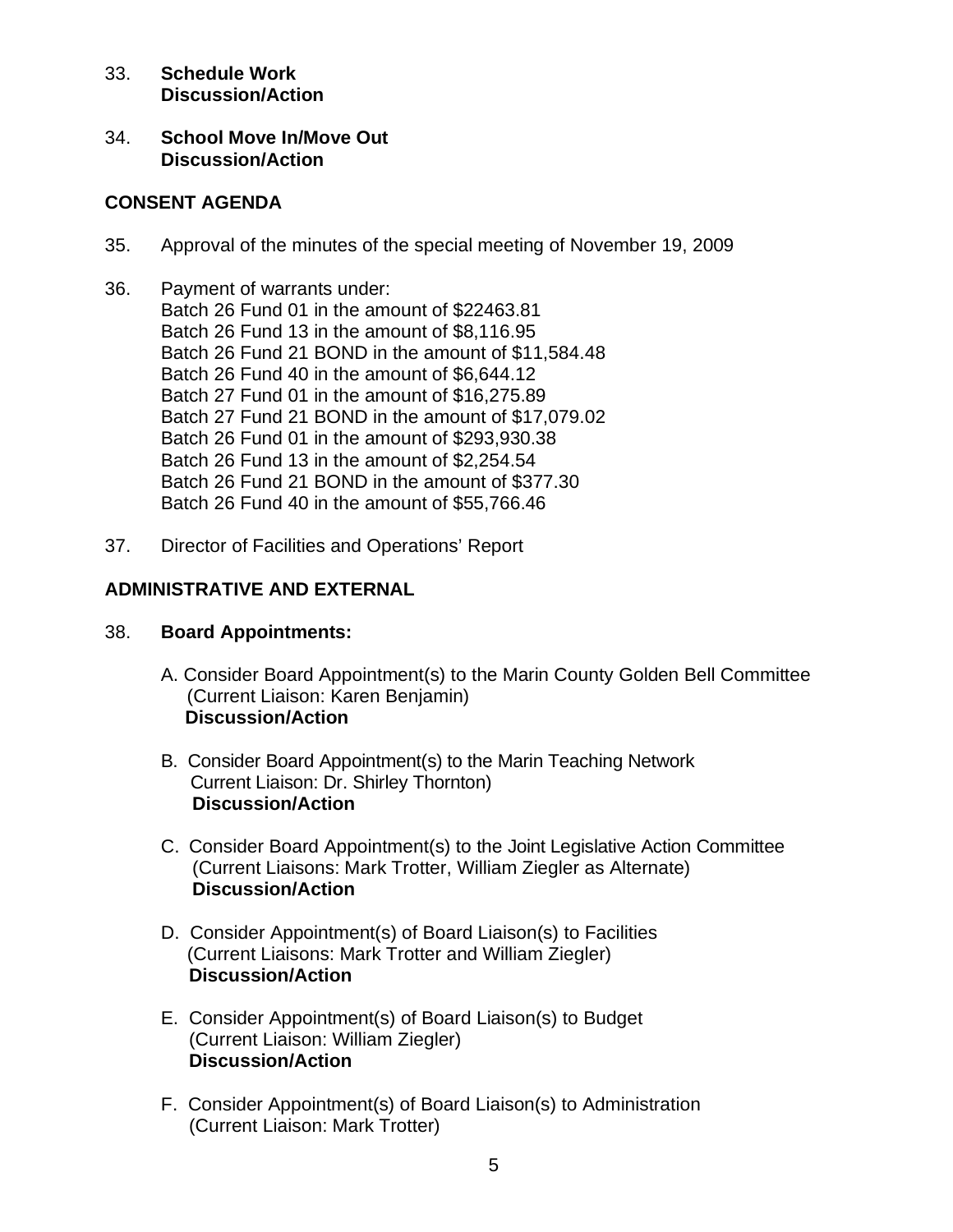# **Discussion/Action**

- G. Consider Appointment(s) of Chair(s) to Board Committee on Early Childhood Education (Current Co-Chairs: Karen Benjamin and Thomas Newmeyer) **Discussion/Action**
- H. Consider Appointment(s) of Liaison(s) to Negotiations with Willow Creek Academy for MOU 2010/2011 (2009/2010 Liaisons: Dr. Shirley Thornton and William Ziegler) **Discussion/Action**
- I. Consider Appointment(s) of Board Liaison(s) to Parent/Community Outreach (Current Liaisons: Mark Trotter and Karen Benjamin **Discussion/Action**
- 39. **Board Master Calendar**: The Board will consider the calendar of monthly topics for the 2010/2011 school year. **Discussion/Action**
- 40. **Joint Legislative Action Committee (JLAC)**: Consideration of District representatives from the Board to attend the annual seminar Wednesday, January 13, 2010 in Sacramento. **Discussion/Action**
- 41. **Paperless Board Agenda**: California School Boards Associations (CSBA) Agenda *Online* is a Web-based application that lets district and county governance teams and staff develop and access board meeting information through a secure Internet site. Their website, **www.csbaagendaonline.net**, provides detailed information. Board members who attended the CSBA Annual Conference were encouraged to attend the December 3, 2009 workshop, 3:30 to 4:30 pm, titled Small or Large: Agenda *Online* Can Work for Your District to learn how the service can save resources and how it works. The Board will consider contracting with CSBA for Agenda *Online* service at the December Board meeting. The service cost would be \$2,770 in the first year and \$2,250/year in subsequent years.  **Discussion/Action**

## 42. **Martin Luther King, Jr. Academy Ribbon Cutting Ceremony Discussion/Action**

- 43. **Donation by Capital Solutions Management**: Board consideration of donation of office supplies, computer keyboards and plastic multi drawer storage cabinets. **Discussion/Action**
- 44. **President's Report Discussion/Action**
- 45. **Board Reports**: Members of the School Board will report on activities and information they wish to share. The Board may request that items be agendized and researched for presentation at future meetings.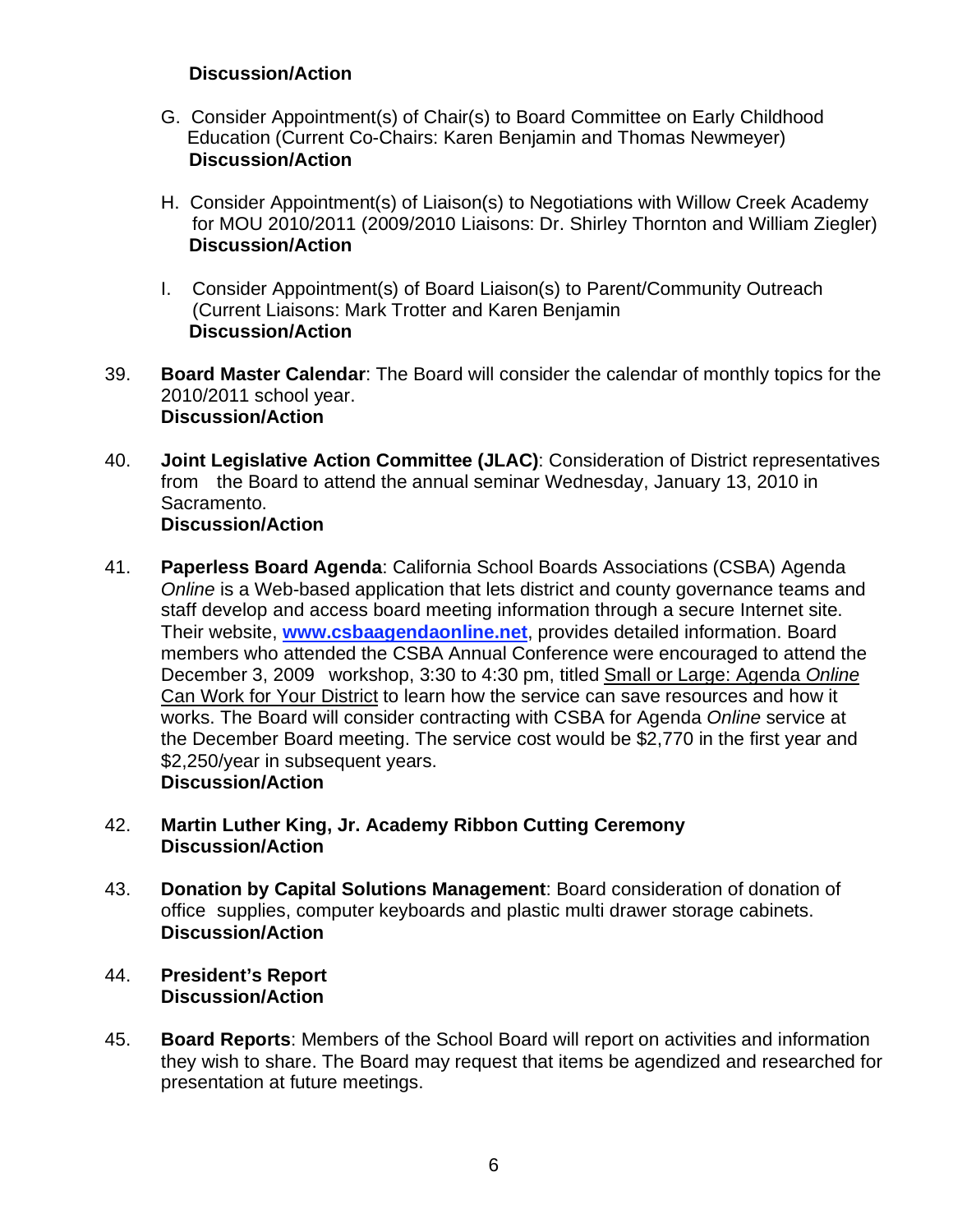## 46. **Superintendent's Report Discussion/Action**

## **CORRESPONDENCE**

47. Letter of December 3, 2009 from Dylan Meade

## **ADJOURNMENT**

**Backup materials for items on this agenda are available for review in the Superintendent's Office** 

**Americans with Disabilities: The Sausalito Marin City School District adheres to the Americans with Disabilities Act. Should you require special accommodations, or more information about accessibility, please contact the District Office at 415-332-3190. All efforts will be made for reasonable accommodations**

## **FUTURE DISTRICT BOARD MEETING DATES**

All meetings are held at the District Office, 630 Nevada Street, Sausalito at 7:00 pm unless otherwise noted. **\***The first meeting date of each month will be allocated to, additional special meetings on bond and facilities issues, special meetings, community forums, etc. as needed. The only or second meeting date of each month will be allocated to regular board meetings.

## **PROPOSED Board Meeting Dates for Calendar Year 2010**

All meetings are held at the District Office, 630 Nevada Street, Sausalito at 7:00 pm unless otherwise noted. **\***The first meeting date of each month will be allocated to special meetings, community forums, etc. as needed. The only or second meeting date of each month will be allocated to regular board meetings.

| January 14*<br>January 21 |                                                  |
|---------------------------|--------------------------------------------------|
| February 25               | One meeting in February due to mid-winter recess |
| March 11*                 |                                                  |
| March 25                  |                                                  |
| April 22                  | One meeting in April due to spring recess        |
| May 13*                   |                                                  |
| <b>May 20</b>             |                                                  |
| June 10                   | Two meetings in June                             |
| June 24                   |                                                  |
| July 22                   | One meeting due to summer break                  |
| August 12*                |                                                  |
| August 26                 |                                                  |
| September 9*              |                                                  |
| September 23              |                                                  |
| October 14*               |                                                  |
| October 28                |                                                  |
| November 18               | One meeting in November due to holidays          |
| December 9                | One meeting in December due to holidays          |
|                           |                                                  |

## **UPCOMING EVENTS/IMPORTANT DATES**

| Dec. 21-Jan. 1 | <b>Winter Recess</b>     |
|----------------|--------------------------|
| December 25    | <b>Christmas Holiday</b> |
| January 1      | New Year Holiday         |